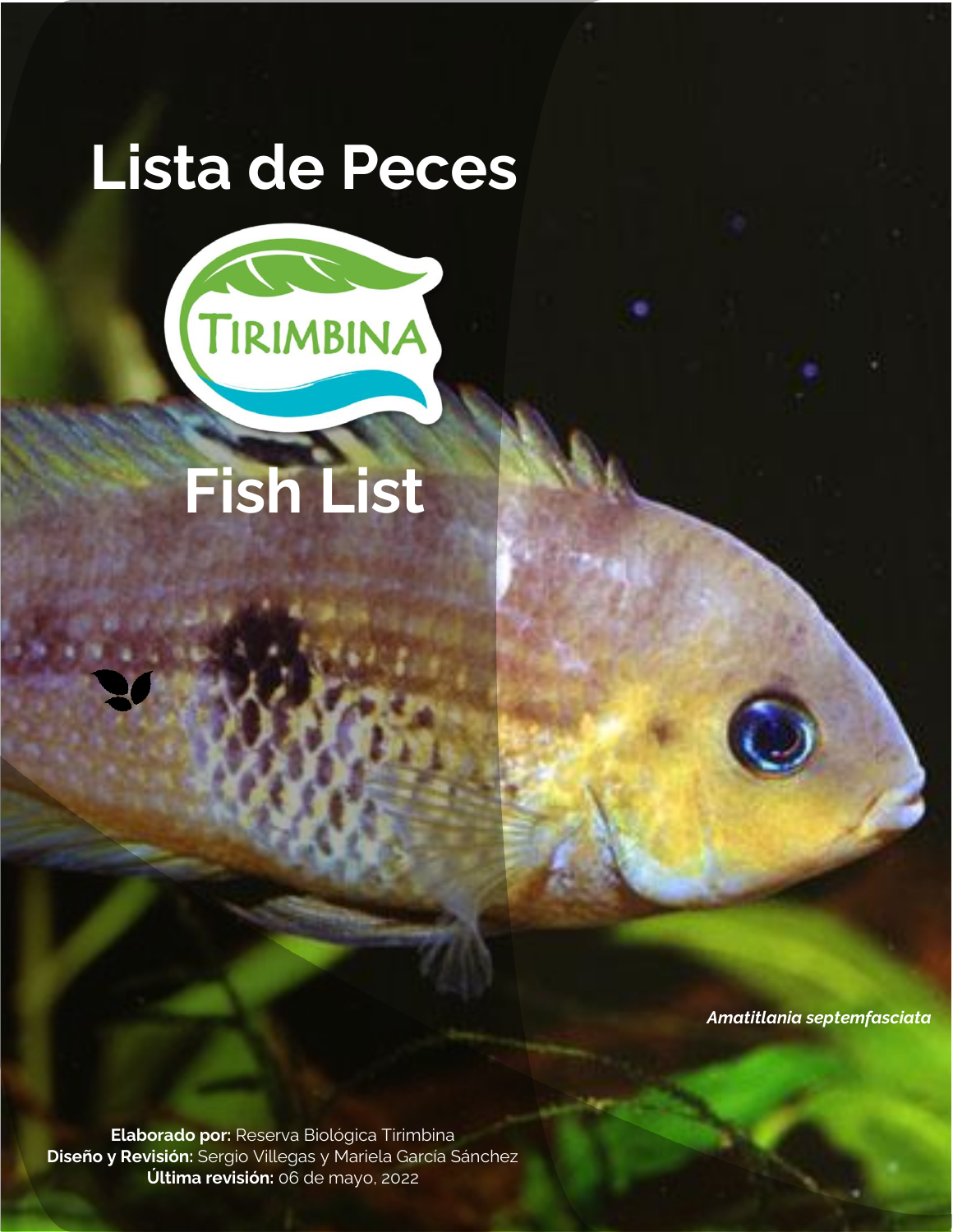

Esta lista de peces es resultado del trabajo de investigación "Fishes from the Tirimbina Biological Reserve, La Virgen de Sarapiquí, Heredia, Costa Rica" de Angulo *et al*. (2017). ¡Gracias a estos investigadores tenemos este listado, **con el que puede saber las especies que se han registrado en nuestra reserva, y marcar las que ha observado!**

This fish list is the result of the research work "Fishes from the Tirimbina Biological Reserve, La Virgen de Sarapiquí, Heredia, Costa Rica" by Angulo *et al.* (2017). Thanks to these researchers we have this list, with which **you can know the species that have been registered in our reserve, and check the ones you have seen!**



### **Relative Abundance/ Abundancia Relativa**

Rare/rara ( $\ell$ *QQQ*): species with less than 5 individuals/especies con menos de 5 individuos. Uncommon/poco común ( $\ell$ <sup> $\ell$  $\ell$  $\varnothing$  $\varnothing$ ): species with 5-20 captures/especies con 5-20 capturas.</sup> **Common/común ( ):** species with more than 20 to about 75 captures/especies con más de 20 a alrededor de 75 capturas.

**Very common/muy común (FFFF):** species with more than 75 to about 150 captures/especies con más de 75 a unas 150 capturas.

Abundant/abundante ( $\ell$ <sup>2</sup> $\ell$ ): species with more than 150 captures/especies con más de 150 capturas.

## **Mundo / World**



### Especies de peces de agua dulce



Freshwater fish species



Especies de peces de agua dulce

 $~283$ 

Freshwater fish species



Especies de peces



Fish species

### **Costa Rica Tirimbina Especies Raras Rare Species**



Especies de peces

 $\sim~\varDelta$ 

Fish species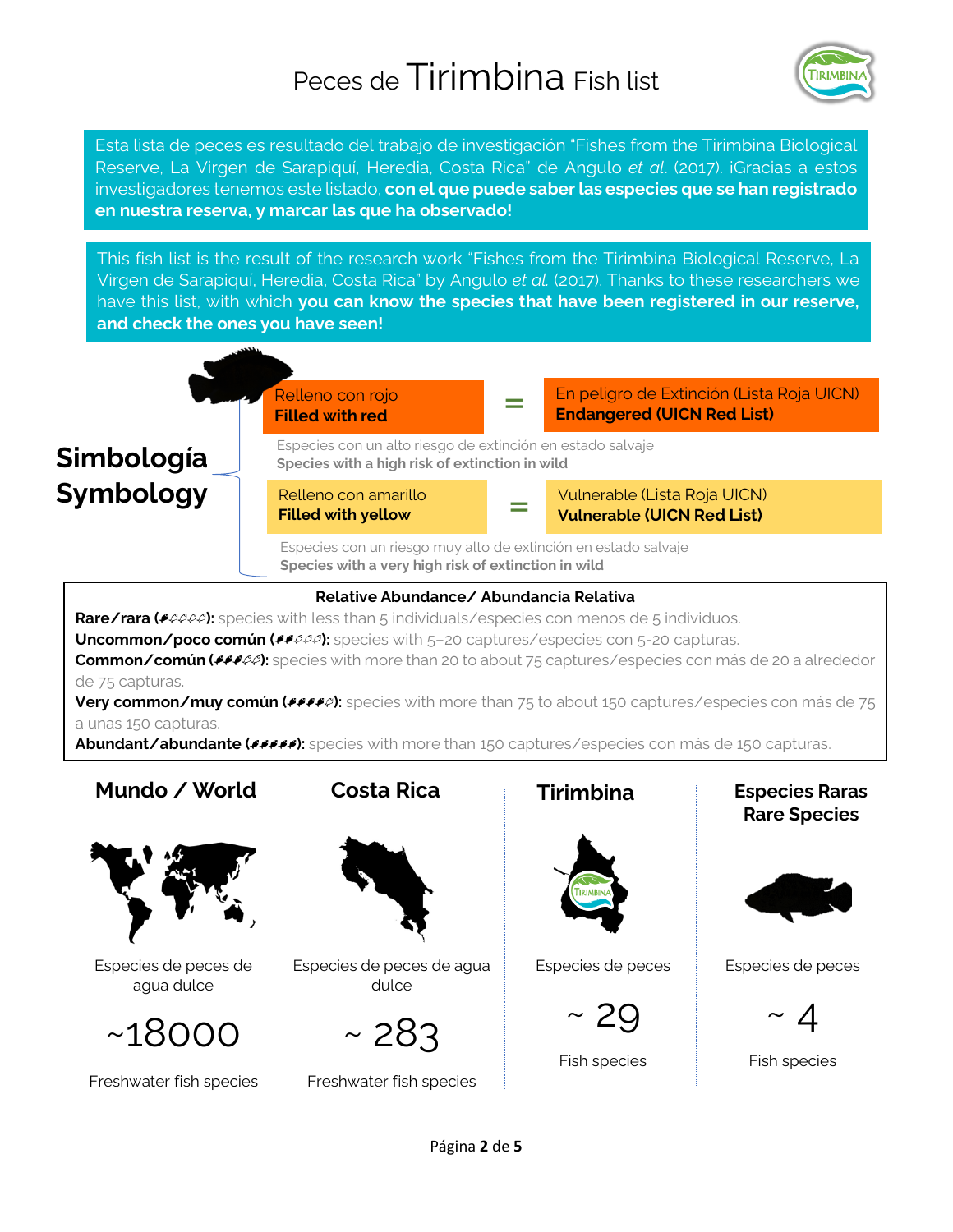

| <b>Orden Characiformes Order</b>                                                                           |                                 |              |  |
|------------------------------------------------------------------------------------------------------------|---------------------------------|--------------|--|
| <b>Familia Dermophiidae Family</b>                                                                         |                                 |              |  |
| <b>Tetras / Sardinas</b>                                                                                   |                                 |              |  |
| Species/Especie                                                                                            | Common name/Nombre común        | <b>Check</b> |  |
| Astyanax bransfordii (UCR 03197) ♦♦२२२                                                                     | Longjaw Tetra/Sardina picuda    | П            |  |
| Astyanax nicaraguensis (LSUMZ 14731) *****                                                                 | Nicaraguan Tetra/Sardina        | ◻            |  |
| Eretmobrycon scleroparius (LSUMZ 14732) ****                                                               | Creek Tetra/Sardina de Quebrada | п            |  |
| Roeboides bouchellei (CPUM 12762) ++++                                                                     | Crystal Tetra/Sardinilla        | □            |  |
| <b>Familia Dermophiidae Family</b>                                                                         |                                 |              |  |
| <b>Machacas</b>                                                                                            |                                 |              |  |
| Brycon costaricensis (UCR 02936) *** 20                                                                    | Machaca                         | П            |  |
| Orden Siluriformes Order                                                                                   |                                 |              |  |
| <b>Familia Heptapteridae Family</b>                                                                        |                                 |              |  |
| <b>Catfishes/Barbudos</b>                                                                                  |                                 |              |  |
| Rhamdia guatemalensis (UCR 03197) FFFPP                                                                    | Catfish/Barbudo                 | □            |  |
| Rhamdia laticauda (UCR 03197) $\blacktriangleright$ $\blacktriangleright$ $\varnothing$ $\varnothing$      | Catfish/Barbudo                 | П            |  |
| Rhamdia nicaraguensis (UCR 03197) *** 20                                                                   | Catfish/Barbudo                 | П            |  |
| Orden Atheriniformes order                                                                                 |                                 |              |  |
| <b>Familia Atherinopsidae Family</b>                                                                       |                                 |              |  |
| Silverside/Pejerrey                                                                                        |                                 |              |  |
| Atherinella hubbsi (CPUM 12754) ♦♦ २२२                                                                     | Silverside/Pejerrey             | П            |  |
| Orden Cyprinodontiformes Order                                                                             |                                 |              |  |
| <b>Familia Poeciliidae Family</b>                                                                          |                                 |              |  |
| Livebearers/Olominas                                                                                       |                                 |              |  |
| Alfaro cultratus (UCR 03197) +++++                                                                         | Knife Livebearer/Olomina        | □            |  |
| Hiatirhaphis parismina (UCR 03197) $\blacktriangleright$ $\blacktriangleright$ $\varnothing$ $\varnothing$ | Parismina Livebearer/Olomina    | □            |  |
| Phallichthys amates (LSUMZ 14734) $\mathcal{F}\mathcal{F}\mathcal{F}\mathcal{S}$                           | Merry Widow/Olomina             | □            |  |
| Poecilia gillii (CPUM 12759) PPPPP                                                                         | Molly/Olomina Panzona           | □            |  |
| Priapichthys annectens (UCR 03197) $\blacktriangleright$ $\blacktriangleright$ $\varnothing$ $\varnothing$ | Livebeare/Olomina               | $\Box$       |  |
| Xenophallus umbratilis (UCR 031) ♦ ♦ २२२                                                                   | Livebeare/Olomina               | $\Box$       |  |
|                                                                                                            |                                 |              |  |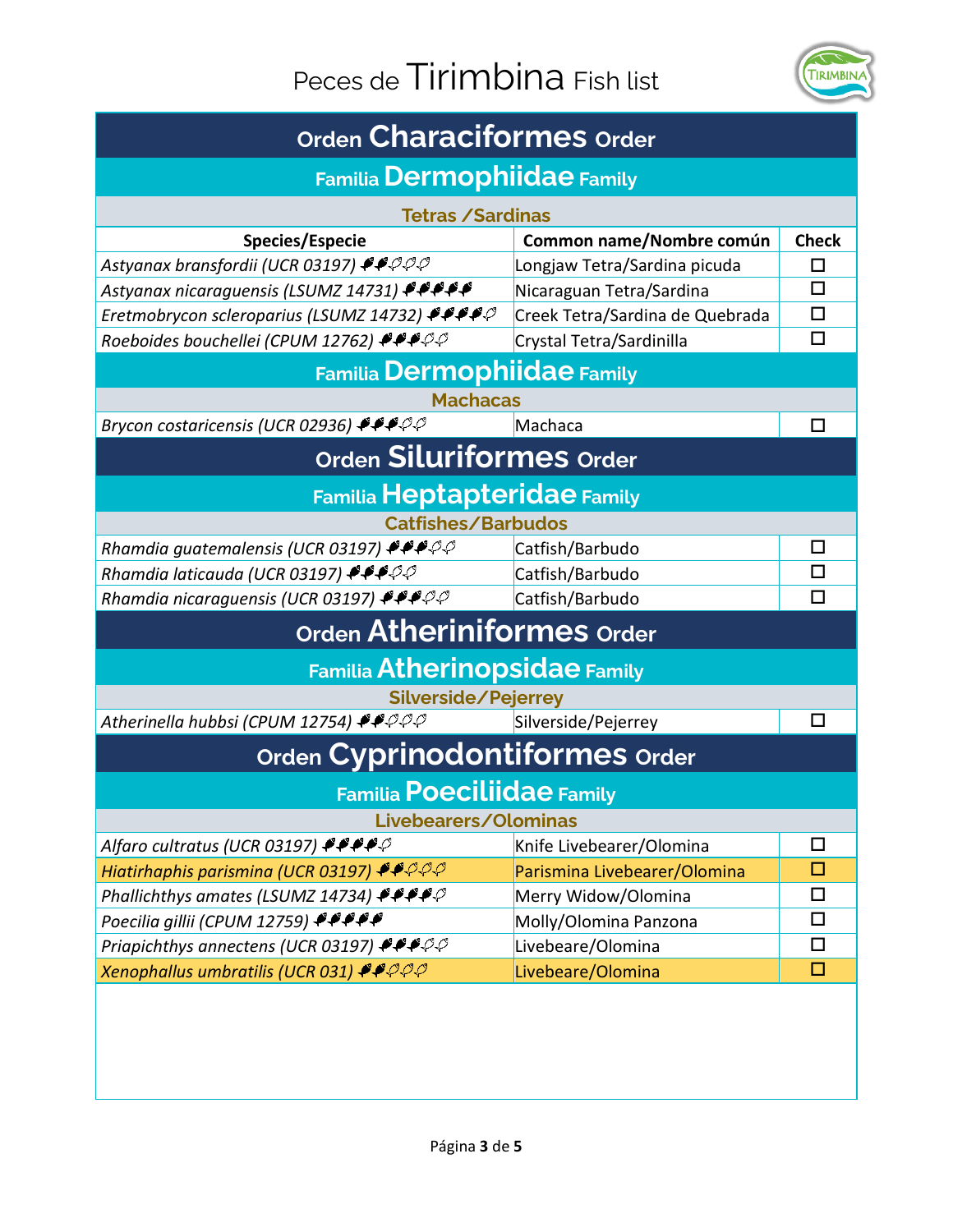

| Orden Synbranchiformes Order                                |                                                |        |  |
|-------------------------------------------------------------|------------------------------------------------|--------|--|
| <b>Familia Synbranchidae Family</b>                         |                                                |        |  |
| Marbled Swamp Eel/Anguila de Pantano                        |                                                |        |  |
| Synbranchus marmoratus (UCR 02614) + PPPP                   | Marbled Swamp Eel/Anguila de<br>Pantano        | □      |  |
| <b>Orden Perciformes Order</b>                              |                                                |        |  |
| <b>Familia Mugilidae Family</b>                             |                                                |        |  |
| Mullets/Bobos                                               |                                                |        |  |
| Dajaus monticola (CPUM 12749) FFFQQ                         | Mountain Mullet/Tepemechín                     | п      |  |
| Joturus pichardi (UCR 02257) ♦ २२२२                         | Bobo Mullet/Bobo                               | □      |  |
| <b>Familia Cichlidae Family</b>                             |                                                |        |  |
| <b>Cichlids/Mojarras y Guapotes</b>                         |                                                |        |  |
| Amatitlania septemfasciata (CPUM 12770) ₱₱₱₱₽               | Seven Stripe Cichlid/Mojarra                   | □      |  |
| Amatitlania siquia (CPUM 12771) ####                        | <b>Honduran Red Point</b><br>Cichlid/Mojarrita | □      |  |
| Cribroheros alfari (UCR 03197) +++++                        | Pastel Cichlid/Mojarra                         | $\Box$ |  |
| Hypsophrys nicaraguensis (CPUM 12767) ₹₹₽₽₽                 | <b>Butterfly Cichlid/Moga amarilla</b>         | П      |  |
| Neetroplus nematopus (CPUM 12761) $\blacktriangleright$ PPQ | Poor Man's Tropheus/Moga                       | □      |  |
| Parachromis dovii (UCR 02540) ♦♦ २२२                        | Rainbow Bass/Guapote Lagunero                  | $\Box$ |  |
| Parachromis friedrichsthalii (UCR 03197) <sup>\$</sup> PPPP | Loiselle's Cichlid/Guapote Amarillo            | $\Box$ |  |
| Parachromis managuensis (UCR 03197) ♦ २२२२                  | Jaguar Guapote/Guapote Pinto                   | □      |  |
| Tomocichla tuba (LSUMZ 14729) ♦♦♦ २२                        | Tuba/Vieja                                     | □      |  |
| <b>Familia Gobiidae Family</b>                              |                                                |        |  |
| Ranas Campanilla/Dink Frogs                                 |                                                |        |  |
| Awaous banana (UCR 03197) ♦ ♦ २२२                           | River Goby/Chupapiedras                        | □      |  |
| Sicydium altum (CPUM 127) +++++                             | <b>River Goby/Chupapiedras</b>                 | П      |  |